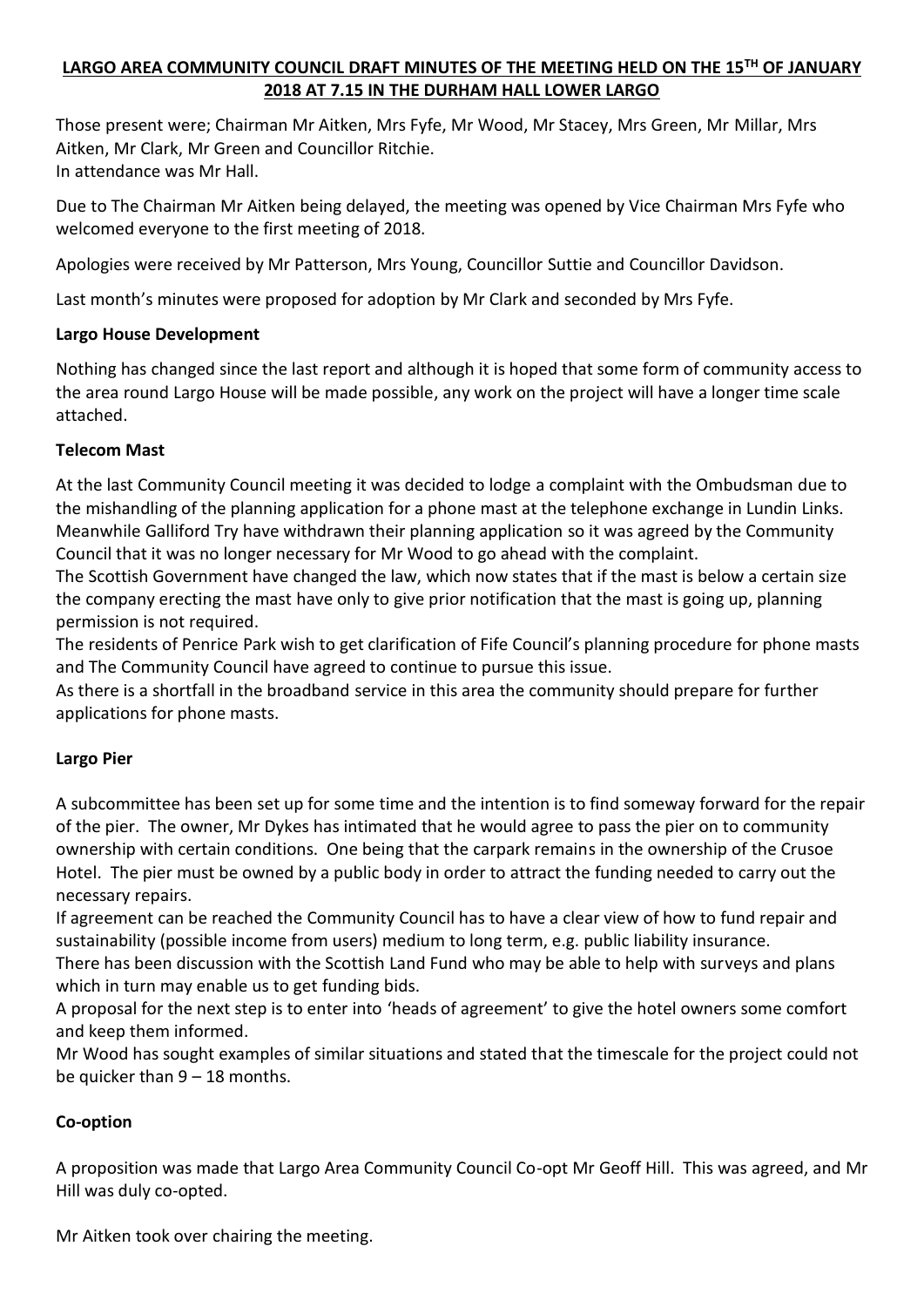## **Lundin Mill Bridge**

The bridge at the Mill is still closed which is one of the main safe routes to the primary school. The Community Council has worked hard to come up with a solution having been given a quote from Fife Council for a replacement bridge which was well outside their budget. Fife Council have agreed to make sure the bridge is safe even though the ownership is unclear.

Mr Aitken asked Sergeant Chris Wright of the Royal Engineers to give us some advice and following an inspection Sergeant Wright concluded that the bridge was basically sound but needed remedial work on the piers at either end, new flooring and new handrails. This work would have a budget of approx. £25.000 which is considerably less that the original estimate and makes the bridge repairs affordable. Thanks, must go to Mr Aitken and Sergeant Wright for focusing minds and finding a solution.

## **Lundin Links Hotel**

Councillor Davidson and Mr Aitken have been pressing Mr Punler – the owner of the hotel – to attend a meeting to find out the time scale for the development, although previous meetings have been cancelled. Mr Punler has stated that the work will go ahead this year and it is still hoped to arrange a meeting to get more detail. The Community Council have continued to request that the developer tidy up the site.

### **Planning**

The Dumbarnie Links golf course development has been lodged with the Planning Service and the Community Council as well as individual representations can now be submitted to Fife Council. At the public meeting held by the Community Council in October 2017 the concerns included, increased traffic, the entrance off the A 915, any changes to the coastal path and the effect on wild life and loss of natural habitat. At this meeting it was also mentioned as a concern, the loss of farm land for the tenant farmer.

In reply to these concerns ITP Energise, along with environmental consultants and engineers stated that; the traffic increase would not be in excess of 30 vehicles per day through the villages, a junction would be created at a site with good visibility, the coastal path(the majority of which is on the beach) will not be affected with access rights remaining along the old railway and included on the course will be areas created to increase biodiversity. The meeting was assured that there will be no residential buildings and that 25-30 local jobs will be created.

With these assurances the Community Council felt that there were no grounds for objection with regard to community interest. Individual objections can be made however.

### **Core Paths**

- Following a complaint about the Milk Walk path from The Pans, east of The Temple to Buckthorns Farm being blocked with a barrier and a farm vehicle, the Community Council has passed the information to the Coastal and Countryside Officer for action.

- Another concern which was brought to the attention of the Community Council was the removal of sand off the beach by a farmer. Scottish Natural Heritage stated that the farmer at Buckthorns' has had a dispensation to take sand from the beach for agricultural purposes'

- There has been an issue with the turning area at the south entrance to the Serpentine off the old railway becoming slippery when it is icy. This will be passed to Scottish Water and The Woodland Trust.

### **Roads and Lighting**

- Mrs Josie Fernie, a lady who was responsible for cleaning the Largo toilet for many years was killed in a road accident near Anstruther. The Largo Area Community Council would like to pay tribute to Mrs Fernie for her hard work in this community and send condolences to her family.